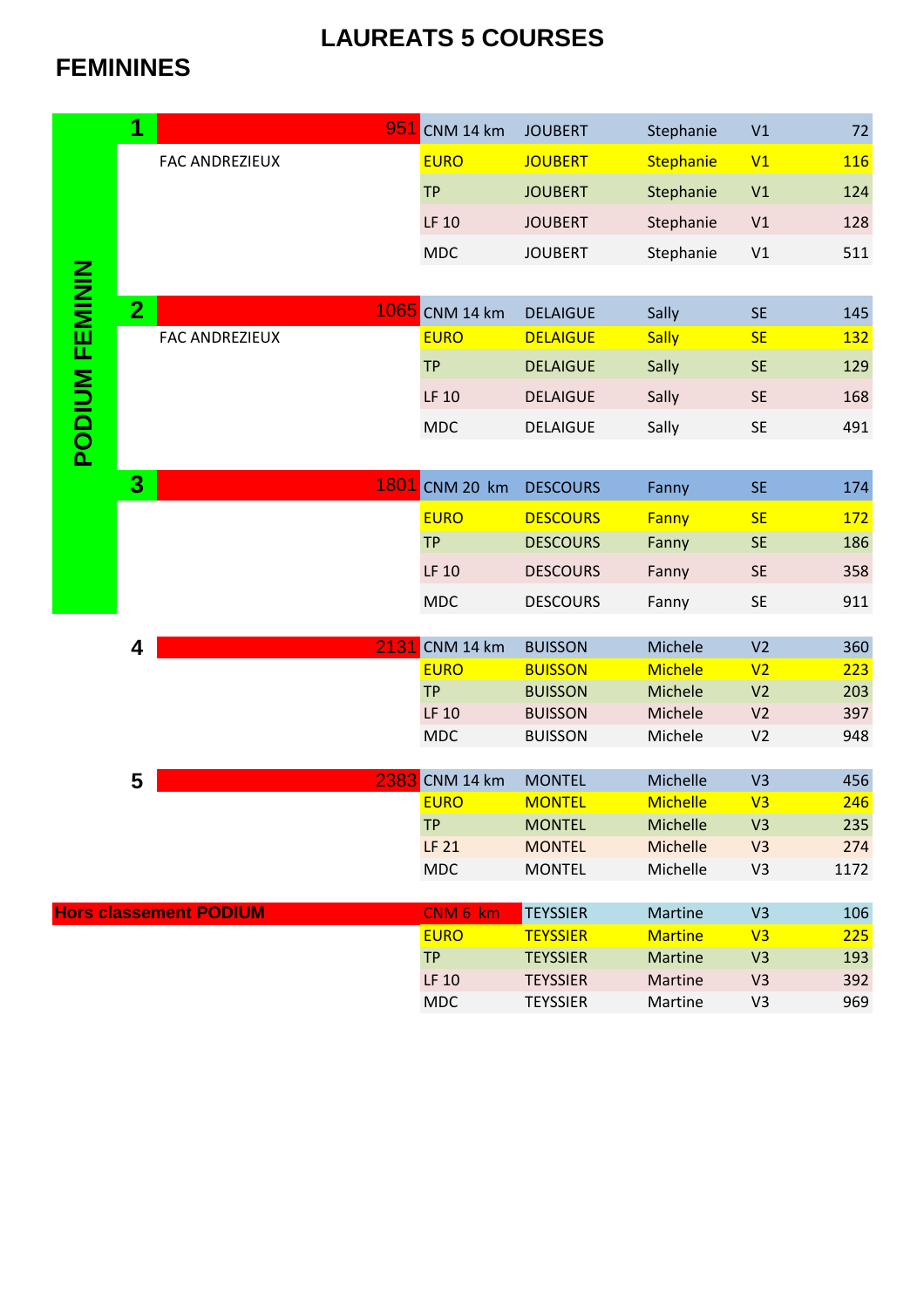## **MASCULINS**

|                        | 1              |                       | <b>223</b> CNM 14 km | <b>HUGUET</b>                    | Raphael            | <b>SE</b>                        | $\boldsymbol{8}$ |
|------------------------|----------------|-----------------------|----------------------|----------------------------------|--------------------|----------------------------------|------------------|
|                        |                |                       | <b>EURO</b>          | <b>HUGUET</b>                    | Raphael            | <b>SE</b>                        | 17               |
|                        |                |                       | <b>TP</b>            | <b>HUGUET</b>                    | Raphael            | <b>SE</b>                        | 72               |
|                        |                |                       | LF 10                | <b>HUGUET</b>                    | Raphael            | <b>SE</b>                        | 51               |
|                        |                |                       | <b>MDC</b>           | <b>HUGUET</b>                    | Raphael            | $\mathsf{SE}\xspace$             | 75               |
|                        |                |                       |                      |                                  |                    |                                  |                  |
| <b>PODIUM MASCULIN</b> | 2 <sub>1</sub> |                       | 315 CNM 14 km        | <b>POUGET</b>                    | Franck             | V1                               | $38\,$           |
|                        |                | <b>ASM ST-ETIENNE</b> | <b>EURO</b>          | <b>POUGET</b>                    | <b>Franck</b>      | V1                               | 57               |
|                        |                |                       | <b>TP</b>            | <b>POUGET</b>                    | Franck             | V1                               | 62               |
|                        |                |                       | LF 10                | <b>POUGET</b>                    | Franck             | V1                               | 48               |
|                        |                |                       | <b>MDC</b>           | <b>POUGET</b>                    | Franck             | V1                               | 110              |
|                        |                |                       |                      |                                  |                    |                                  |                  |
|                        | 3 <sup>1</sup> |                       | 388 CNM 20 km        | LABALME                          | Lionel             | V1                               | 66               |
|                        |                |                       | <b>EURO</b>          | <b>LABALME</b>                   | Lionel             | V1                               | 76               |
|                        |                |                       | <b>TP</b>            | LABALME                          | Lionel             | V1                               | 83               |
|                        |                |                       | LF 10                | LABALME                          | Lionel             | V1                               | 66               |
|                        |                |                       | <b>MDC</b>           |                                  | Lionel             | V1                               | 97               |
|                        |                |                       |                      | LABALME                          |                    |                                  |                  |
|                        | 4              | 391                   | CNM 20 km            | <b>CORNET</b>                    | Roland             | V1                               | 76               |
|                        |                |                       | <b>EURO</b>          | <b>CORNET</b>                    | Roland             | V1                               | 55               |
|                        |                | <b>TP</b>             | <b>CORNET</b>        | Roland                           | V1                 | 65                               |                  |
|                        |                |                       | <b>LF 21</b>         | <b>CORNET</b>                    | Roland             | V1                               | 47               |
|                        |                | <b>MDC</b>            | <b>CORNET</b>        | Roland                           | V1                 | 148                              |                  |
|                        |                |                       |                      |                                  |                    |                                  |                  |
|                        | 5              |                       | 392 CNM 20 km        | <b>TISSIER</b>                   | Charles            | V <sub>3</sub>                   | 32               |
|                        |                |                       | <b>EURO</b>          | <b>TISSIER</b>                   | <b>Charles</b>     | V3                               | 66               |
|                        |                |                       | <b>TP</b>            | <b>TISSIER</b>                   | Charles            | V <sub>3</sub>                   | 77               |
|                        |                |                       | LF 10<br><b>MDC</b>  | <b>TISSIER</b><br><b>TISSIER</b> | Charles<br>Charles | V <sub>3</sub><br>V <sub>3</sub> | 63<br>154        |
|                        |                |                       |                      |                                  |                    |                                  |                  |
|                        | 6              |                       | 496 CNM 20 km        | <b>LIOTIER</b>                   | Pascal             | V <sub>2</sub>                   | $72\,$           |
|                        |                |                       | <b>EURO</b>          | <b>LIOTIER</b>                   | Pascal             | V <sub>2</sub>                   | 65               |
|                        |                |                       | <b>TP</b>            | <b>LIOTIER</b>                   | Pascal             | V <sub>2</sub>                   | 80               |
|                        |                |                       | LF 21                | <b>LIOTIER</b>                   | Pascal             | V <sub>2</sub>                   | 37               |
|                        |                |                       | <b>MDC</b>           | <b>LIOTIER</b>                   | Pascal             | V <sub>2</sub>                   | 242              |
|                        |                |                       |                      |                                  |                    |                                  |                  |
|                        | $\overline{7}$ |                       |                      |                                  |                    |                                  |                  |
|                        |                |                       | 824 CNM 20 km        | <b>DEBBACHE</b>                  | Nordine            | V <sub>2</sub>                   | 114              |
|                        |                |                       | <b>EURO</b>          | <b>DEBBACHE</b>                  | <b>Nordine</b>     | V <sub>2</sub>                   | <b>138</b>       |
|                        |                |                       | <b>TP</b>            | <b>DEBBACHE</b>                  | Nordine            | V <sub>2</sub>                   | 211              |
|                        |                |                       | LF 10                | <b>DEBBACHE</b>                  | Nordine            | V <sub>2</sub>                   | 103              |

MDC DEBBACHE Nordine V2 258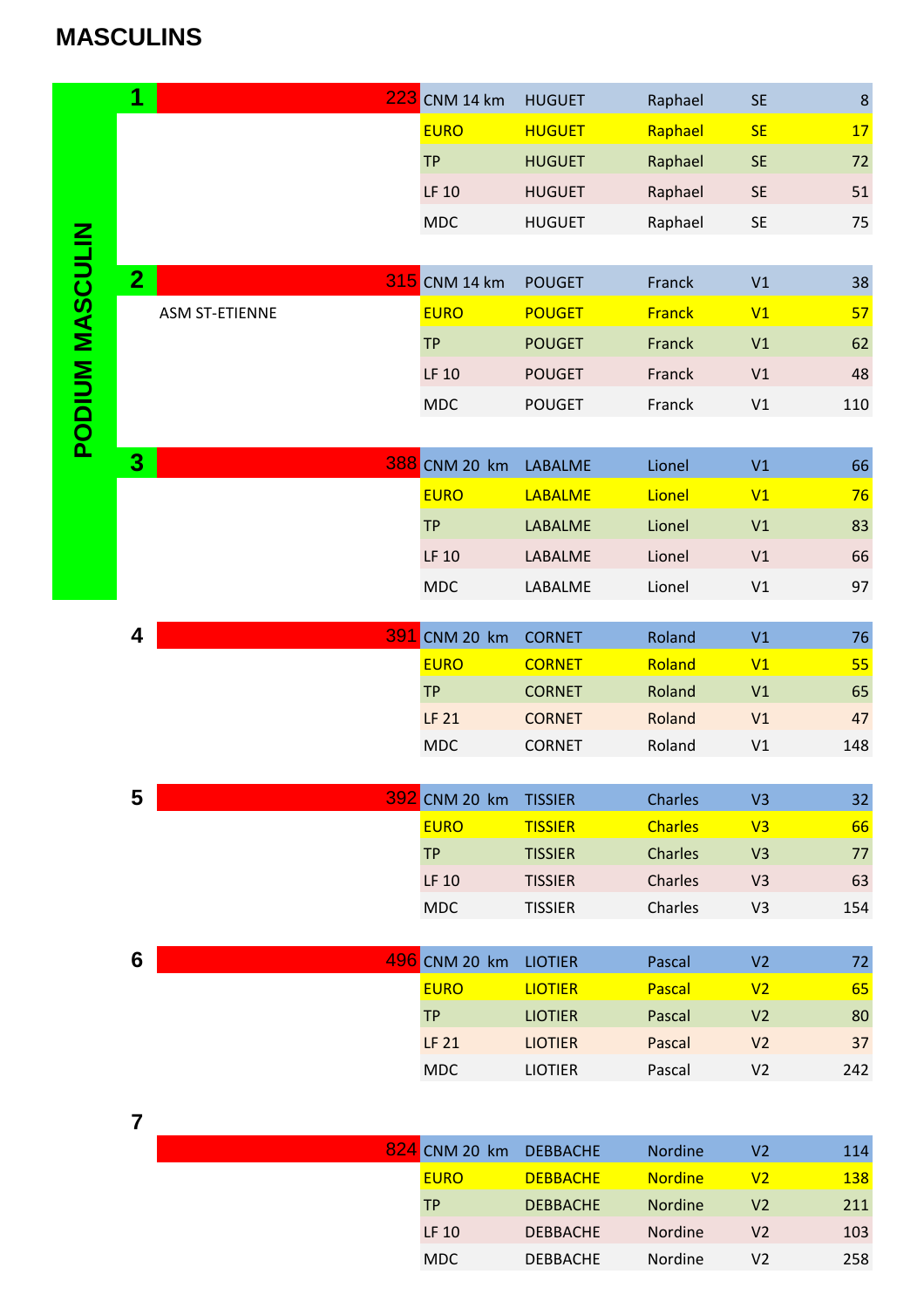| 8               |              | 1125 CNM 14 km                | <b>GAITON</b>                          | Christian             | V <sub>2</sub>                   | 140        |
|-----------------|--------------|-------------------------------|----------------------------------------|-----------------------|----------------------------------|------------|
|                 |              | <b>EURO</b>                   | <b>GAITON</b>                          | Christian             | V <sub>2</sub>                   | 112        |
|                 |              | <b>TP</b>                     | <b>GAITON</b>                          | Christian             | V <sub>2</sub>                   | 213        |
|                 |              | LF 10                         | <b>GAITON</b>                          | Christian             | V <sub>2</sub>                   | 164        |
|                 |              | <b>MDC</b>                    | <b>GAITON</b>                          | Christian             | V <sub>2</sub>                   | 496        |
|                 |              |                               |                                        |                       |                                  |            |
| 9               | 1311         | CNM 14 km                     | <b>BERGER</b>                          | Julien                | <b>SE</b>                        | 154        |
|                 |              | <b>EURO</b>                   | <b>BERGER</b>                          | <b>Julien</b>         | <b>SE</b>                        | 140        |
|                 |              | <b>TP</b>                     | <b>BERGER</b>                          | Julien                | <b>SE</b>                        | 136        |
|                 |              | LF 10                         | <b>BERGER</b>                          | Julien                | <b>SE</b>                        | 275        |
|                 |              | <b>MDC</b>                    | <b>BERGER</b>                          | Julien                | <b>SE</b>                        | 606        |
|                 |              |                               |                                        |                       |                                  |            |
| 10 <sub>1</sub> | 1377         | CNM 14 km                     | <b>PEREIRA</b>                         | <b>Nicolas</b>        | <b>SE</b>                        | 218        |
|                 |              | <b>EURO</b>                   | <b>PEREIRA</b>                         | <b>Nicolas</b>        | <b>SE</b>                        | 162        |
|                 |              | <b>TP</b>                     | <b>PEREIRA</b>                         | <b>Nicolas</b>        | <b>SE</b>                        | 176        |
|                 |              | LF 10                         | PEREIRA                                | <b>Nicolas</b>        | <b>SE</b>                        | 306        |
|                 |              | <b>MDC</b>                    | PEREIRA                                | <b>Nicolas</b>        | <b>SE</b>                        | 515        |
| 11              |              |                               |                                        |                       |                                  |            |
|                 |              | 1393 CNM 20 km<br><b>EURO</b> | <b>TRZECINSKI</b>                      | Karol                 | V <sub>4</sub>                   | 162        |
|                 |              | <b>TP</b>                     | <b>TRZECINSKI</b><br><b>TRZECINSKI</b> | <b>Karol</b><br>Karol | V <sub>4</sub><br>V <sub>4</sub> | 152<br>159 |
|                 |              | LF 10                         | <b>TRZECINSKI</b>                      | Karol                 | V <sub>4</sub>                   | 246        |
|                 |              | <b>MDC</b>                    | <b>TRZECINSKI</b>                      | Karol                 | V <sub>4</sub>                   | 674        |
|                 |              |                               |                                        |                       |                                  |            |
| 12 <sub>2</sub> |              | 1460 CNM 14 km                | <b>DREVET</b>                          | Guy                   | V <sub>2</sub>                   | 239        |
|                 |              | <b>EURO</b>                   | <b>DREVET</b>                          | Guy                   | V <sub>2</sub>                   | 184        |
|                 |              | <b>TP</b>                     | <b>DREVET</b>                          | Guy                   | V <sub>2</sub>                   | 233        |
|                 |              | <b>LF 21</b>                  | <b>DREVET</b>                          | Guy                   | V3                               | 174        |
|                 |              | <b>MDC</b>                    | <b>DREVET</b>                          | Guy                   | V <sub>3</sub>                   | 630        |
|                 |              |                               |                                        |                       |                                  |            |
| 13              | 1501         | CNM 14 km                     | <b>MOREL</b>                           | Norbert               | V <sub>2</sub>                   | 242        |
|                 |              | <b>EURO</b>                   | <b>MOREL</b>                           | <b>Norbert</b>        | V <sub>2</sub>                   | <b>197</b> |
|                 |              | <b>TP</b>                     | <b>MOREL</b>                           | Norbert               | V <sub>2</sub>                   | 202        |
|                 |              | LF 10                         | <b>MOREL</b>                           | Norbert               | V <sub>2</sub>                   | 280        |
|                 |              | <b>MDC</b>                    | <b>MOREL</b>                           | Norbert               | V <sub>2</sub>                   | 580        |
|                 |              |                               |                                        |                       |                                  |            |
|                 |              |                               |                                        |                       |                                  |            |
| 14              | 1691         | CNM 14 km                     | <b>RAMARE</b>                          | Jean Francois V2      |                                  | 287        |
|                 | ATHLEFORM'42 | <b>EURO</b>                   | <b>RAMARE</b>                          | Jean Francois V2      |                                  | 220        |
|                 |              | <b>TP</b>                     | <b>RAMARE</b>                          | Jean Francois V2      |                                  | 145        |
|                 |              | <b>LF 21</b>                  | <b>RAMARE</b>                          | Jean Francois V2      |                                  | 267        |

MDC RAMARE Jean Francois V2 772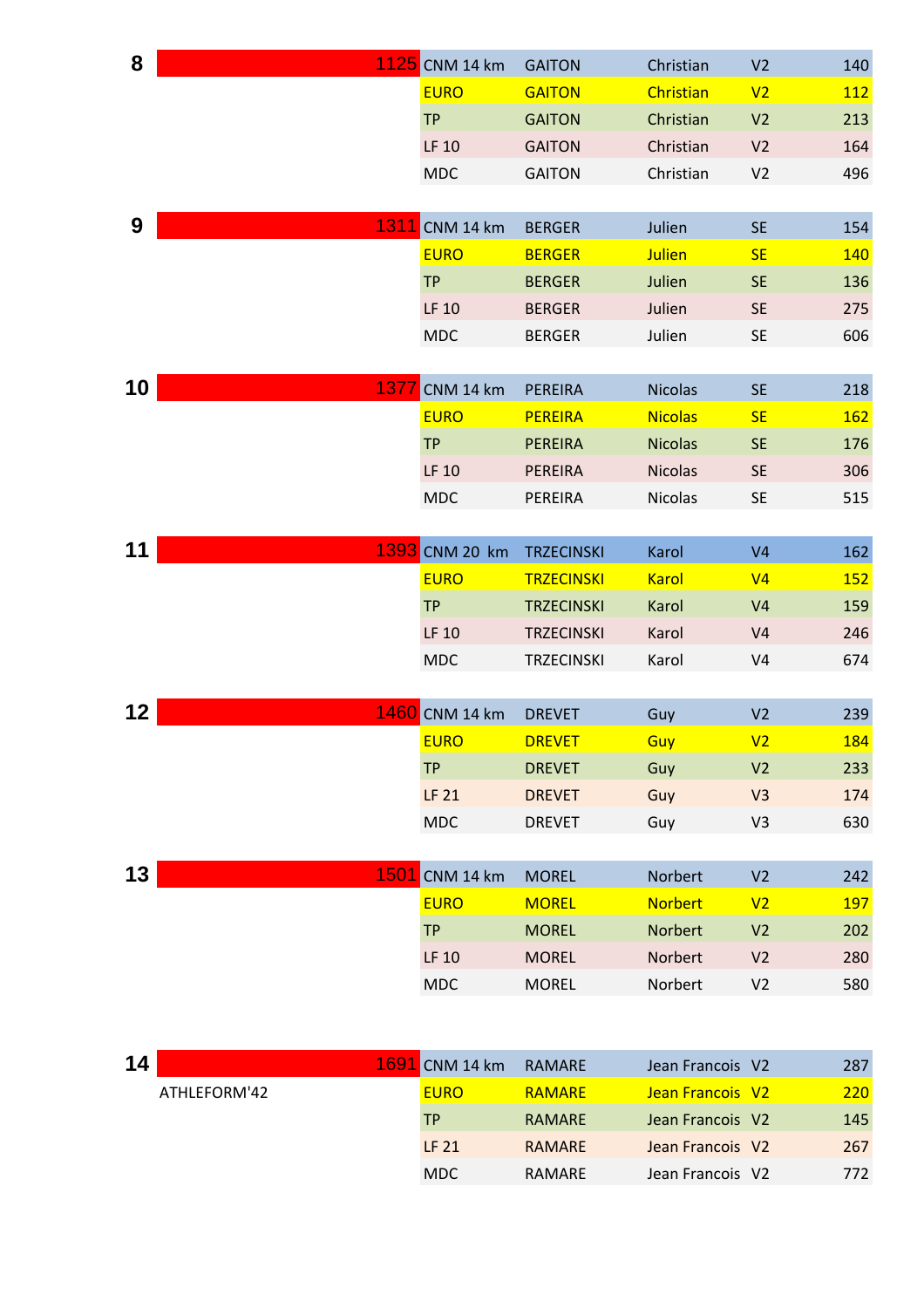| 15 |                               | 1715 CNM 14 km          | <b>REYNARD</b>                   | Regis                  | V1                               | 261              |
|----|-------------------------------|-------------------------|----------------------------------|------------------------|----------------------------------|------------------|
|    | <b>FAC ANDREZIEUX</b>         | <b>EURO</b>             | <b>REYNARD</b>                   | <b>Regis</b>           | V1                               | 166              |
|    |                               | <b>TP</b>               | <b>REYNARD</b>                   | <b>Regis</b>           | V1                               | 174              |
|    |                               | LF 10                   | REYNARD                          | <b>Regis</b>           | V1                               | 281              |
|    |                               | <b>MDC</b>              | REYNARD                          | Regis                  | V1                               | 833              |
|    |                               |                         |                                  |                        |                                  |                  |
| 16 |                               | 1816 CNM 14 km          | <b>BLANC</b>                     | Laurent                | V1                               | 280              |
|    |                               | <b>EURO</b>             | <b>BLANC</b>                     | Laurent                | V1                               | 200              |
|    |                               | <b>TP</b>               | <b>BLANC</b>                     | Laurent                | V1                               | 173              |
|    |                               | LF 10                   | <b>BLANC</b>                     | Laurent                | V1                               | 353              |
|    |                               | <b>MDC</b>              | <b>BLANC</b>                     | Laurent                | V1                               | 810              |
|    |                               |                         |                                  |                        |                                  |                  |
| 17 | 1957                          | CNM 14 km               | <b>CHAURAIS</b>                  | Alain                  | V <sub>3</sub>                   | 400              |
|    | LA FOULEE PONTRAMBERTOISE     | <b>EURO</b>             | <b>CHAURAIS</b>                  | <b>Alain</b>           | V3                               | <b>179</b>       |
|    |                               | <b>TP</b>               | <b>CHAURAIS</b>                  | Alain                  | V <sub>3</sub>                   | 225              |
|    |                               | <b>LF 21</b>            | <b>CHAURAIS</b>                  | Alain                  | V3                               | 255              |
|    |                               | <b>MDC</b>              | <b>CHAURAIS</b>                  | Alain                  | V <sub>3</sub>                   | 898              |
|    |                               |                         |                                  |                        |                                  |                  |
| 18 | 2067                          | CNM 14 km               | <b>DRESSY</b>                    | Anthony                | <b>SE</b>                        | 340              |
|    |                               | <b>EURO</b>             | <b>DRESSY</b>                    | Anthony                | <b>SE</b>                        | 236              |
|    |                               | <b>TP</b>               | <b>DRESSY</b>                    | Anthony                | <b>SE</b>                        | 217              |
|    |                               | LF 10                   | <b>DRESSY</b>                    | Anthony                | SE                               | 428              |
|    |                               | <b>MDC</b>              | <b>DRESSY</b>                    | Anthony                | <b>SE</b>                        | 846              |
|    |                               |                         |                                  |                        |                                  |                  |
| 19 | 2080                          | CNM 14 km               | <b>PILEYRE</b>                   | Romain                 | <b>SE</b>                        | 262              |
|    |                               | <b>EURO</b>             | <b>PILEYRE</b>                   | Romain                 | <b>SE</b>                        | <b>168</b>       |
|    |                               | <b>TP</b>               | <b>PILEYRE</b>                   | Romain                 | <b>SE</b>                        | 177              |
|    |                               | LF 10                   | <b>PILEYRE</b>                   | Romain                 | <b>SE</b>                        | 367              |
|    |                               | <b>MDC</b>              | PILEYRE                          | Romain                 | <b>SE</b>                        | 1106             |
|    |                               |                         |                                  |                        |                                  |                  |
| 20 | 2487                          | CNM 14 km               | <b>CHALANCON</b>                 | Emile                  | <b>SE</b>                        | 412              |
|    |                               | <b>EURO</b>             | <b>CHALANCON</b>                 | <b>Emile</b>           | <b>SE</b>                        | 229              |
|    |                               | <b>TP</b>               | <b>CHALANCON</b>                 | Emile                  | <b>SE</b>                        | 236              |
|    |                               | <b>LF 10</b>            | <b>CHALANCON</b>                 | Emile                  | <b>SE</b>                        | 480              |
|    |                               | <b>MDC</b>              | CHALANCON                        | Emile                  | <b>SE</b>                        | 1130             |
|    |                               |                         |                                  |                        |                                  |                  |
|    | <b>Hors classement PODIUM</b> | CNM 6 km<br><b>EURO</b> | <b>DESTRAS</b><br><b>DESTRAS</b> | Paul<br>Paul           | V <sub>4</sub><br>V <sub>4</sub> | 98<br><b>192</b> |
|    |                               | <b>TP</b>               | <b>DESTRAS</b>                   | Paul                   | V <sub>4</sub>                   | 180              |
|    |                               | LF 10                   | <b>DESTRAS</b>                   | Paul                   | V <sub>4</sub>                   | 270              |
|    |                               | <b>MDC</b>              | <b>DESTRAS</b>                   | Paul                   | V <sub>4</sub>                   | 820              |
|    |                               |                         |                                  |                        |                                  |                  |
|    | SA MONTBRISONNAIS             | CNM 6 km<br><b>EURO</b> | LAURENDON<br><b>LAURENDON</b>    | Jean Paul<br>Jean Paul | V <sub>3</sub><br>V3             | 65<br><b>156</b> |
|    |                               | <b>TP</b>               | <b>LAURENDON</b>                 | Jean Paul              | V <sub>3</sub>                   | 146              |
|    |                               | LF 10                   | LAURENDON                        | Jean Paul              | V <sub>3</sub>                   | 217              |
|    |                               | <b>MDC</b>              | LAURENDON                        | Jean Paul              | V3                               | 516              |